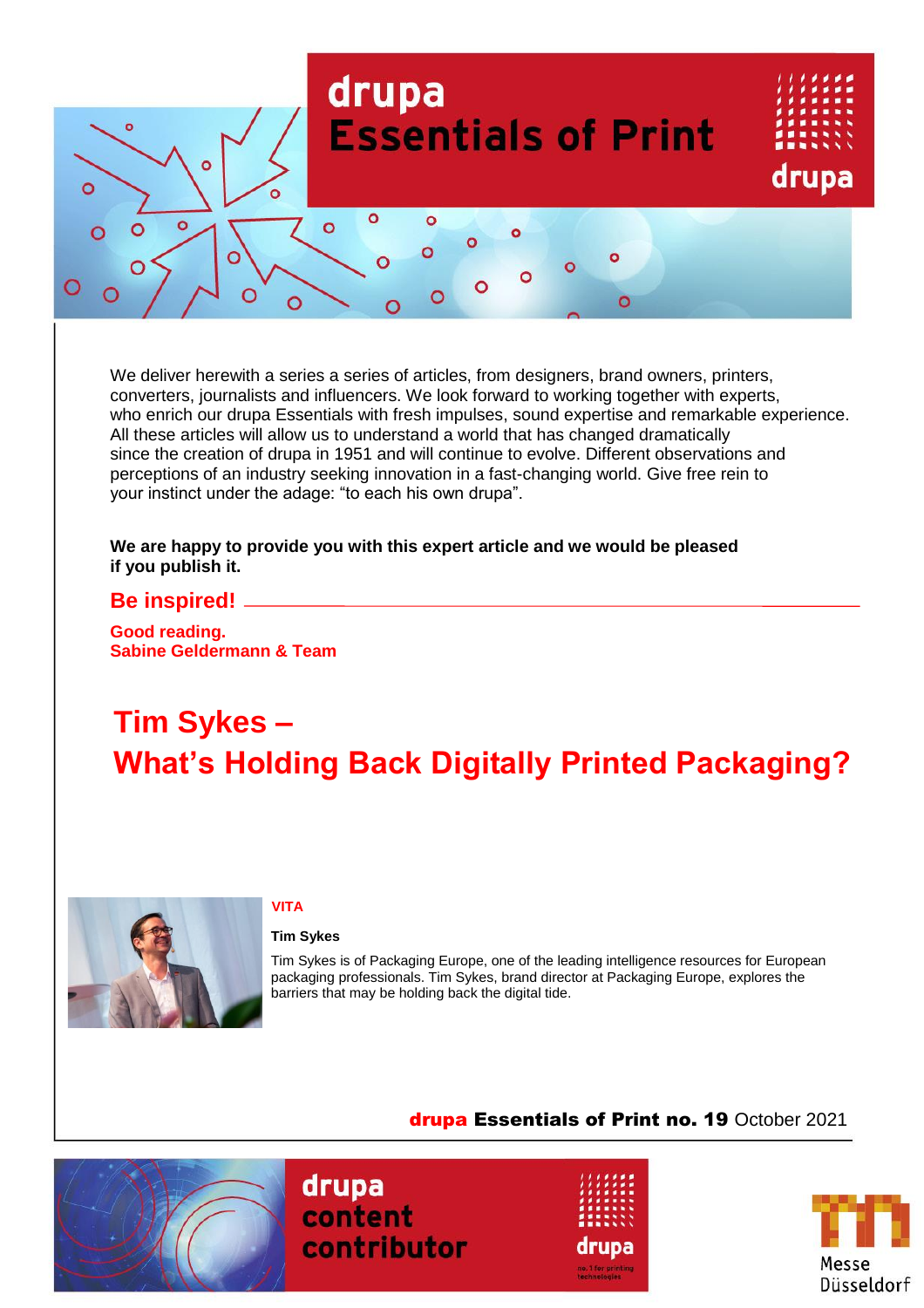## **Tim Sykes – What's Holding Back Digitally Printed Packaging?**

When all the market research of recent years is projecting market growth of between 10 and 15 per cent CAGR over the coming years, with corresponding advances in market share, it may sound unnecessarily provocative to suggest that digital print in packaging has failed to fulfil expectations. The value proposition of digital print is familiar enough: the ability to go from PDF to POS in a matter of hours doesn't just make short runs and cool customisation campaigns economical but enables supply chain efficiencies and leaner stock management. Digitally printing a package thus caters to a swathe of key market trends and demands from agile marketing campaigns and proliferation of SKUs to streamlining processes for faster time to market. However, in off-the-record conversations over the last couple of years, both brand owners and digital print specialists have confided a mild disappointment that some of the more idealistic predictions of digital conquest have not yet come to pass. What are the reasons for this? And is the post-Covid world closer to the tipping point?

### **We don't all need bespoke**

We'll start with perhaps the most basic and obvious point: the largest chunk of the market is still serving long-run jobs for packaging destined for the shelves of bricks-and-mortar retailers.

As Montserrat Peidro, former head of Heidelberg's digital print business, remarks: "The main advantages of digital print can be quantified in terms of cost per box in short-mid runs, in faster turn-around times resulting in a leaner supply chain and in its ability to produce unique boxes profitably. Examples include packages with security features, unique identifiers for track and tracing of goods, codes for connected packaging and those personalised for a specific individual."

Yet of course there remains huge demand for generic packaging produced in high volumes and at high speeds – and analogue presses still handle the bigger runs more cost effectively, in addition to which they tend to be a considerably less costly investment. This is hardly news, but those of us who get intoxicated by disruptive innovation could do well to remind ourselves of the enduring gravitational pull of simple mathematics. As long as not everyone needs bespoke, there will be a place for analogue.

### **Agile technology on its own won't accelerate time to market**

That said, there is a significant and growing packaging market space where digital print can add value. Brand owners need to differentiate their multiple SKUs and increase frequency of marketing campaigns to maintain consumer attention. In this landscape, flexibility rather than raw throughput is key to productivity.

"The printing speed of analogue does not take into consideration all the presses set-ups, including colour calibrations, waste and plates making and mounting," says Marcelo Akierman (HP Indigo marketing manager – EMEA region). "The time to market printing digitally is dramatically reduced; brand owners can do the proofing on site and when the target is achieved sign on the final substrate."

However, all too often the end user isn't thinking as fast as the technology. As a major corrugated converter recently observed to me, they can handle an artwork change in little more than a day on traditional presses. If the brand owner's marketing sign-off takes days or weeks, is it possible that the bottleneck is as much a business systems problem as a technological one? Brands need to become as agile as digital presses if they are to leverage their full potential – and they need to get used to making more decentralised marketing decisions. Harnessing the value of digital print will rely on integration into the wider value chain.

"We often forget it, but packaging production is more than printing and part of a longer supply chain – from packaging design to printers, converters, packers, retailers (on-line or physical)," François Martin, senior communication advisor at BOBST, reminds us. "Printing digital will save a few hours, even a few days, in a process taking months. The entire packaging production chain needs to be rewritten. Digital printing will be part of the new Industry 4.0 packaging landscape, but the digitalisation of an entire process will be the most important element."

Conversely, as analogue print technologies are adapted to function within this connected ecosystem, they will become quasi-digital themselves.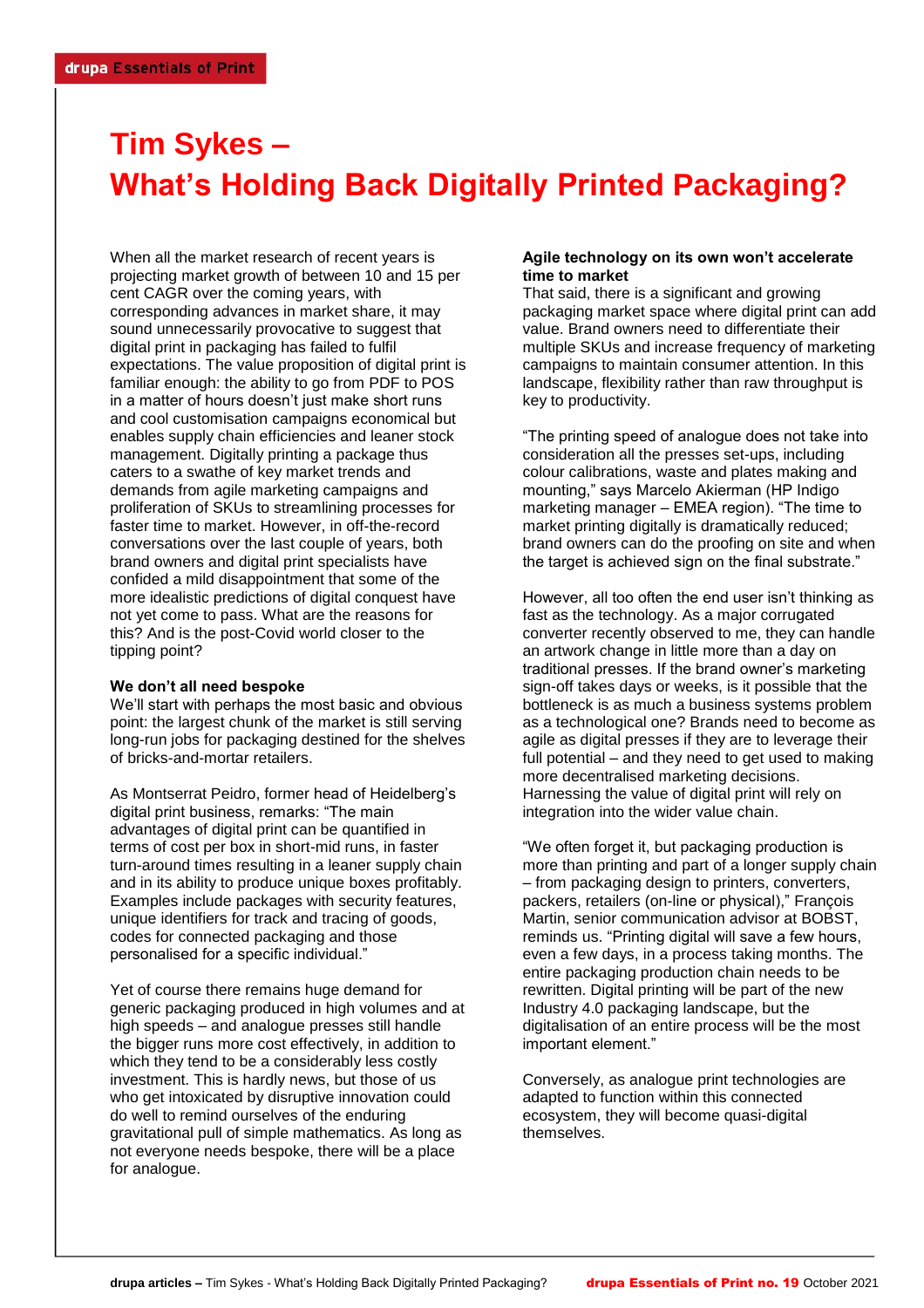### **We are still rewriting the rules**

Digital print facilitates an altogether more intimate degree of consumer engagement just as the broader digital transformation of our world is making consumers expect gratifying communication from brands across every Moment of Truth.

"There's no question customisation is one of the biggest trends driving the adoption of digital package printing," says Donald Allred, VP of Packaging, Memjet. "When packaging is produced in a late-stage customisation process, using digital printing is not only possible – it is preferred by brands that want to connect with their consumers by adding personalised messages and images to their packaging. These messages can include support of regional sports teams, seasonal messages, and/or images of local interest. Compare this close customer relationship with the more traditional process whereby brands ship products to distribution centres. In this supply chain, products are distributed to vast geographic and demographic markets, with little opportunity for personalised packaging experiences."

However, return on investment will increasingly require more sophisticated strategies than the now familiar 'product with your name on it'. This is a new game, and the rules of how to create meaningful experiences through customised packaging are still being written.

"Personalisation goes far beyond customising or styling products," suggests Jose Gorbea, head of Brands & Agencies at HP GSB EMEA (and formerly of Mondelēz). "It's about intelligently curating and shaping the whole experience for those in our community: makers, designers and consumers alike. One industry shift is personalised storytelling, with mass customisation seen as the next frontier for global brands. With digital print, design runs that used to number in the tens of thousands can now vary unit by unit, making labels, cases, POS materials and direct mail more relevant and personal than ever before. Companies can now target messages directly at individual groups of customers and join social movements (as seen in Smirnoff's recent #chooselove campaign). The speed of digital printing also allows brands to interact with real-world events. For example, you can now print the daily news on a package to communicate product freshness."

Amid such endless possibilities and several truly impressive applications there is also a sense that brands are only beginning to map the new landscape. If digitally printed packaging represents a cultural, as well as a technological, revolution, I have the sense that what we are seeing today is an influential counterculture rather than mainstream.



*'Companies can now target messages directly at groups of customers and join social movements' Photo credit: Design Bridge*

#### **Inertia and investment**

Another consideration is that industry earthquakes don't always happen overnight. Even in industrialised countries many fields were being cultivated by manual labour decades after the invention of the mechanical plough. We tend to embrace change when we must – especially when we suspect that ROI may be remote. Speak to any of the big players about the enablers of digital print and eventually they will acknowledge that getting the market to understand the opportunity is the key challenge.

"Brands are facing more SKUs and shorter runs but are quite busy in their day to day preoccupations to understand that digital can go beyond the 'special projects only'," muses Klaus Lammersiek, marketing manager HP Indigo Labels & Packaging EMEA. "Meanwhile, if they don't have digital, converters may prefer still to keep running longer runs in their existing presses without the need to invest further. The solution comes in educating both brands and converters about the possibilities of digital – and every day we can see more and more digitally printed products in the supermarkets and online."

Montserrat Peidro, former head of Heidelberg's digital print business, echoes this perspective. "In my personal experience in recent years, the main enablers have been the ability to integrate digital technology into existing pre-press and postpress processes, sell new benefits to customers, and manage lots of smaller jobs per day in an efficient way, with as few touchpoints as possible," she remarks. "But not all companies are aware of these enablers or take these topics into account when planning their investments."